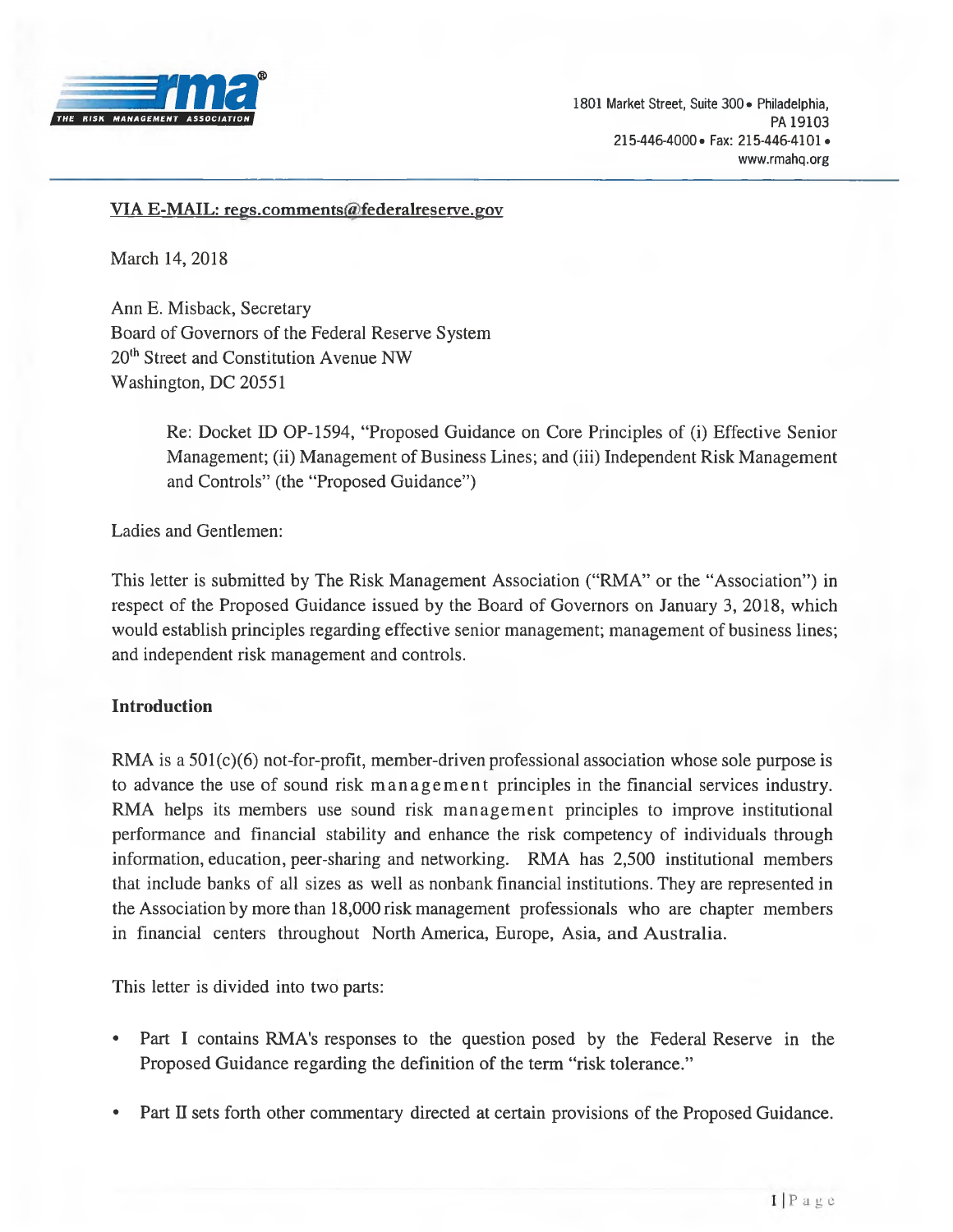

*One of the most important components of RMA's mission is to provide independent analysis on matters pertaining to risk and capital regulation. In this regard, the comments contained herein are informed by subject matter experts from member institutions of the Association, but are not attributable to any single institution or group of institutions, some of whom may file their own comment letters.*

# *PART I -- Responses to Certain Questions Presented*

*Question: Other supervisory communications have used the term "risk appetite" instead of "risk tolerance." Are the terms "risk appetite" and "risk tolerance" used interchangeably within the industry, and what confusion, if any, is created by the terminology used in this guidance?*

*ANSWER: The Proposed Guidance provides that "(s)enior management is responsible for implementing the firm's strategy and risk tolerance (emphasis added) approved by the board." Moreover, the Proposed Guidance defines the term "risk tolerance" as "the aggregate level and* types of risk the board and senior management are willing to assume to achieve the firm's strategic *business objectives, consistent with applicable capital, liquidity, and other requirements and constraints."<sup>1</sup>*

*RMA respectfully suggests that the Federal Reserve is conflating the meaning of the term "risk* tolerance" with the concept of "risk appetite." Simply put, risk appetite should be defined as the amount of risk, or volatility of results, a firm is willing to accept in pursuit of a desired return.<sup>2</sup> *Risk tolerance, on the other hand, is the broadest expression of risk that an institution is willing* to assume in the execution of its strategy. RMA believes that it is critical for the Federal Reserve *to be clear when it defines terms.*

*The concepts of risk appetite and risk tolerance are often used interchangeably, but they have distinct differences in meaning. Risk appetite represents the acceptance of volatility that an institution is willing to assume in executing its business strategy. Risk tolerance refers to the dayto-day operational limits developed within the context of an institution's stated risk appetite (for example, concentration limits) and can be understood visually by reference to the diagram set forth below.*

*<sup>1</sup> Proposed Guidance at footnote 29.*

*<sup>2</sup> Risk Appetite Workbook, A Framework for Setting Risk Appetite, published by The Risk Management* Association (2010). At page 3. RMA's Risk Appetite Workbook was developed by a working group comprised of *senior risk professionals from international, large, regional, and mid-tier institutions, as well as community banks.*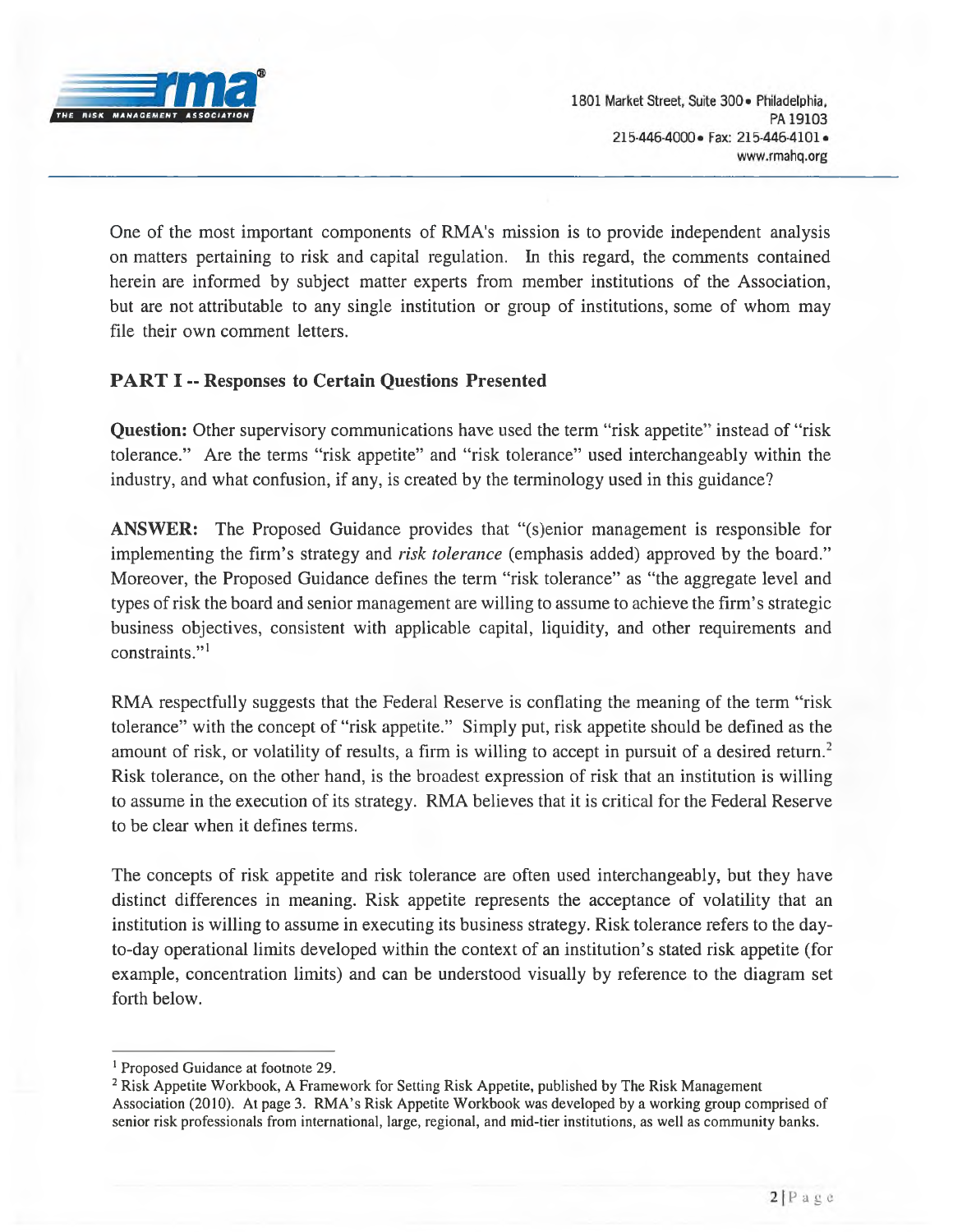

1801 Market Street, Suite 300 · Philadelphia, PA 19103 215-446-4000 · Fax: 215-446-4101 · www.rmahq.org



*The treatment above is consistent with the approach taken by COSO3, which defines the terms "risk appetite" and "risk tolerance" as follows:*

- Risk Appetite is "the amount of risk, on a broad level, that an organization is willing to *accept in pursuit ofstakeholder value."*
- *• Risk Tolerance "reflects the acceptable variation in outcomes related to specific performance measures linked to objectives the entity seeks to achieve."*

The use of the term "risk appetite," instead of "risk tolerance," is also consistent with the OCC's *Heightened Standards regulation, which provides that an institution should have a comprehensive written statement outlining its risk appetite that serves as the basis for the risk governance framework, containing qualitative components that define a safe and sound risk culture and how the covered bank will assess and accept risks and quantitative limits that include sound stress testing processes and address earnings, capital, and liquidity.<sup>4</sup> RMA respectfully submits that the Federal Reserve, wherever possible, harmonize taxonomies and standards with the OCC's heightened standards rule to avoid unnecessary confusion or duplication on the part of the institutions that they each supervise.*

*Simply put, there will be considerable confusion across the industry and with examiners if the Federal Reserve defines "risk tolerance" in essentially the same manner as the OCC defines the* term "risk appetite." The Proposed Guidance also uses the term "risk objectives," which is an *undefined term that has the potential to create additional confusion. For example, how does the term "risk objectives" relate to the term "risk limits."*

<sup>&</sup>lt;sup>3</sup> COSO – The Committee of Sponsoring Organizations, whose mission is to provide thought leadership through the *development offrameworks and guidance on enterprise risk management, internal controls, and fraud deterrence.* <sup>4</sup> 54542 Federal Register / Vol. 79, No. 176 / Thursday, September 11, 2014 / Rules and Regulations.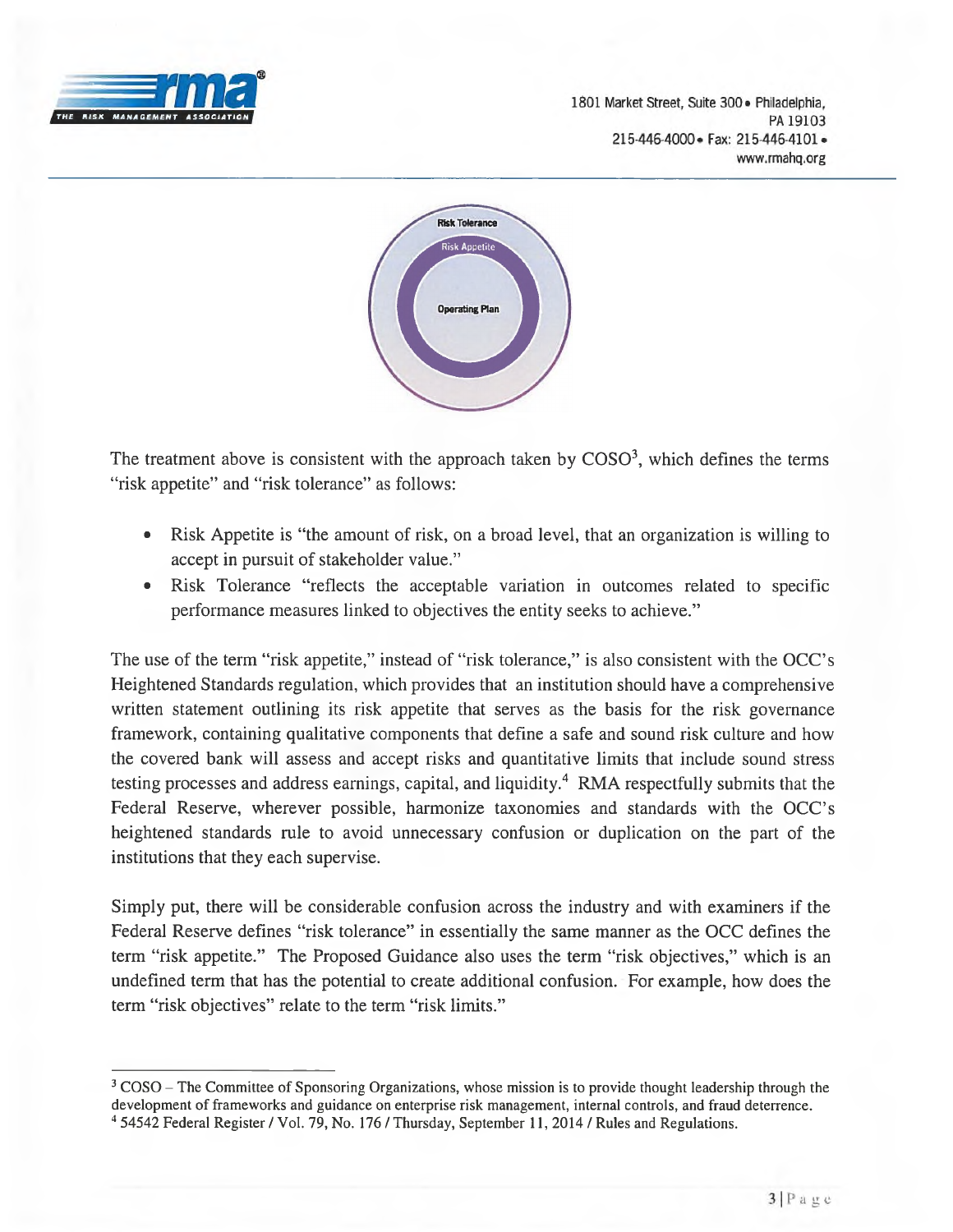

### *PART II - Additional Commentary*

*RMA is supportive of the Federal Reserve's determination that the Proposed Guidance is necessary to refocus senior management, the management of business lines, and independent risk management on their respective core responsibilities. RMA appreciates this opportunity to comment on the Proposed Guidance and requests that the Federal Reserve take a principles-based, as opposed to a prescriptive, approach to the supervisory oversight of the effectiveness ofsenior management, management of business lines, and independent risk management. RMA believes that the Federal Reserve should focus attention on the "outcome" of practices by these distinct constituencies rather than attempting to prescribe the procedures to be followed by senior management, management of business lines, and independent risk management subject to the Proposed Guidance so that publication of the final version of the Proposed Guidance does not simply result in a compliance exercise. Finally, RMA respectfully suggests that it is important for the Federal Reserve to harmonize not only its expectations ofsenior management, management ofthe business lines, and independent risk management with the OCC's heightened standards, but also to harmonize its terminology with the OCC's. For example, the OCC's heightened standards rule uses the term "front line units" whereas the Proposed Guidance uses the term "business lines."*

*A. Core Principles of Effective Senior Management*

*We note that the term "senior management" is used throughout the Proposed Guidance and is defined as "the core group of individuals directly accountable to the board of directors for the sound and prudent day-to-day management ofthe firm."<sup>5</sup> RMA agrees that the definition broadly captures the individuals that are primarily entrusted with executing an institution's strategic plan. RMA suggests that the Federal Reserve permit institutions to take a principles-based approach by permitting institutions to determine which individuals are specifically included in the group* referred to as "senior management". We also note that institutions varyingly use the terms "senior" *management" and "executive management" interchangeably to refer to the individuals identified in the foregoing definition. Accordingly, we respectfully submit that in order to avoid confusion when the resulting guidance is applied by field examiners, that the term be codified in the final guidance as "senior or executive management" to avoid confusion with respect to individual institutions' naming conventions.*

*<sup>5</sup> Proposed Guidance, footnote 28.*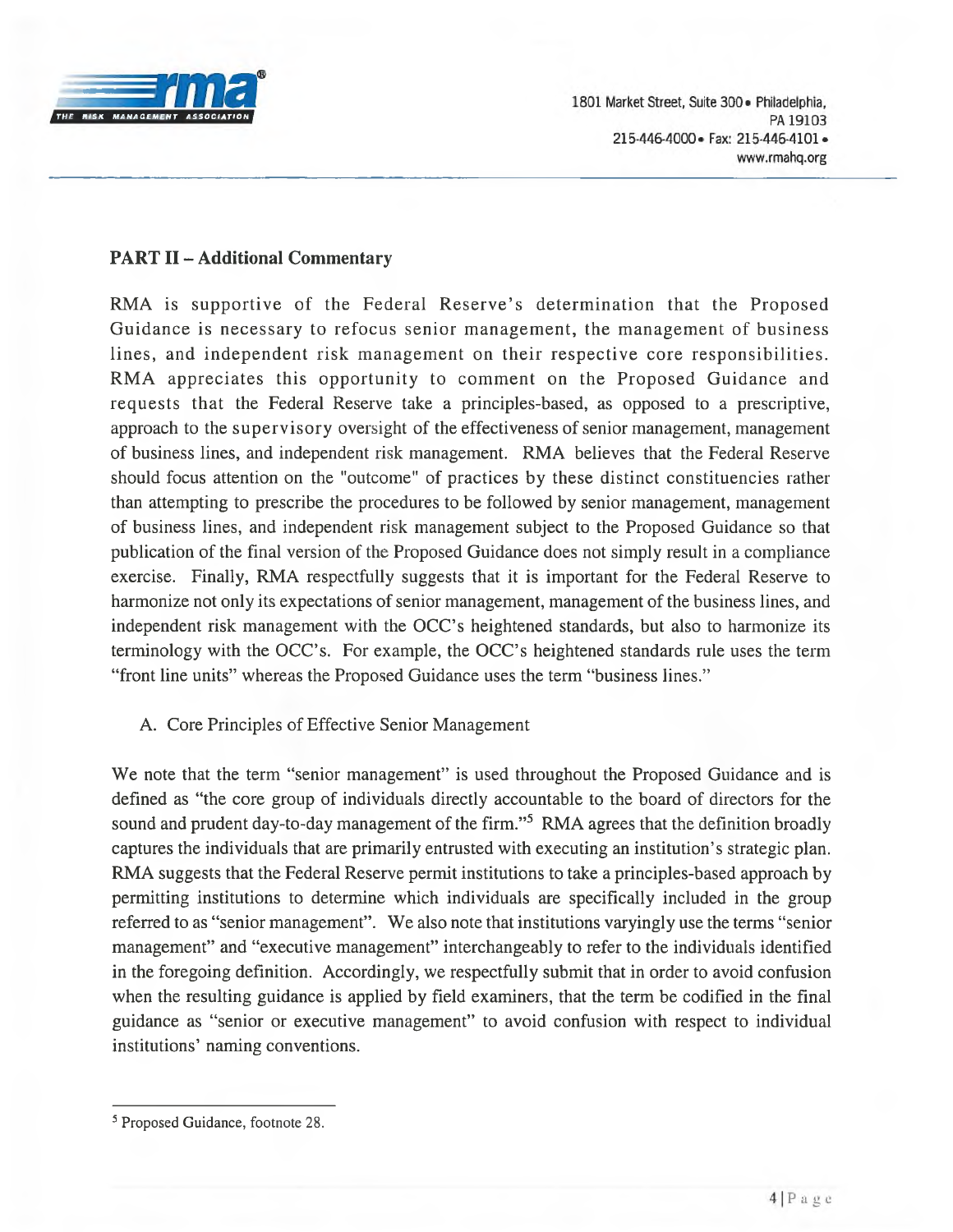

*The core principles of effective senior management require that clear responsibilities and accountability be established for "the identification, measurement, management, and control of* risk."<sup>6</sup> RMA respectfully submits that the concept of "control" of risk be broadened to include *the concepts of risk acceptance, transfer, and mitigation as such concepts align with an*  institution's risk tolerance, which (as noted in Part I above) is developed and set within the context *of an institution's stated risk appetite.*

*We also note that senior management is responsible for providing timely, useful (emphasis added), and accurate information to the Board. As you know, RMA previously submitted a comment letter dated October 6, 2017, regarding the Federal Reserve's Proposed Guidance on Enhancing the Effectiveness ofBoards of Directors. RMA is concerned that boards are (i) facing increasing documentation burdens and (ii) increasing their scope or mandate beyond their advisory and oversight functions into actual management of the institution. RMA notes that the American Association of Board Directors has identified over 800 legislative and regulatory provisions that have accumulated over many decades that impact the responsibilities of bank directors. We submit that the ever-increasing regulatory burden creates a significant distraction from board time necessary for effective risk oversight and other essential board responsibilities. This also creates an increasing burden on senior management which must document static risks. In discharging their risk oversight function, boards should monitor bank performance against risk appetite and other metrics established pursuant to key policies approved by the board or its committees. Bank boards should be receiving high level information and key risks of concern in the context of informative and actionable reports from management. However, it is management which is responsible for managing risk, not the board which is charged with risk oversight.*

*We note that the Core Principles ofthe Management ofBusiness Lines creates an expectation that the management of the business line provide training for personnel. RMA respectfully suggests that prudent risk management dictates that senior management should ensure that business line management has the resources necessary to train new and existing employees regarding the importance of professional conduct and compliance with laws and regulations, including those related to consumer protection.*

*B. Core Principles of the Management of Business Lines*

*RMA agrees that one ofthe core principles of effective business line management is that business line management should execute business line activities consistent with the firm's strategy and "risk appetite." The Proposed Guidance uses the term "risk tolerance" instead of the more*

*<sup>6</sup> Proposed Guidance, page 22.*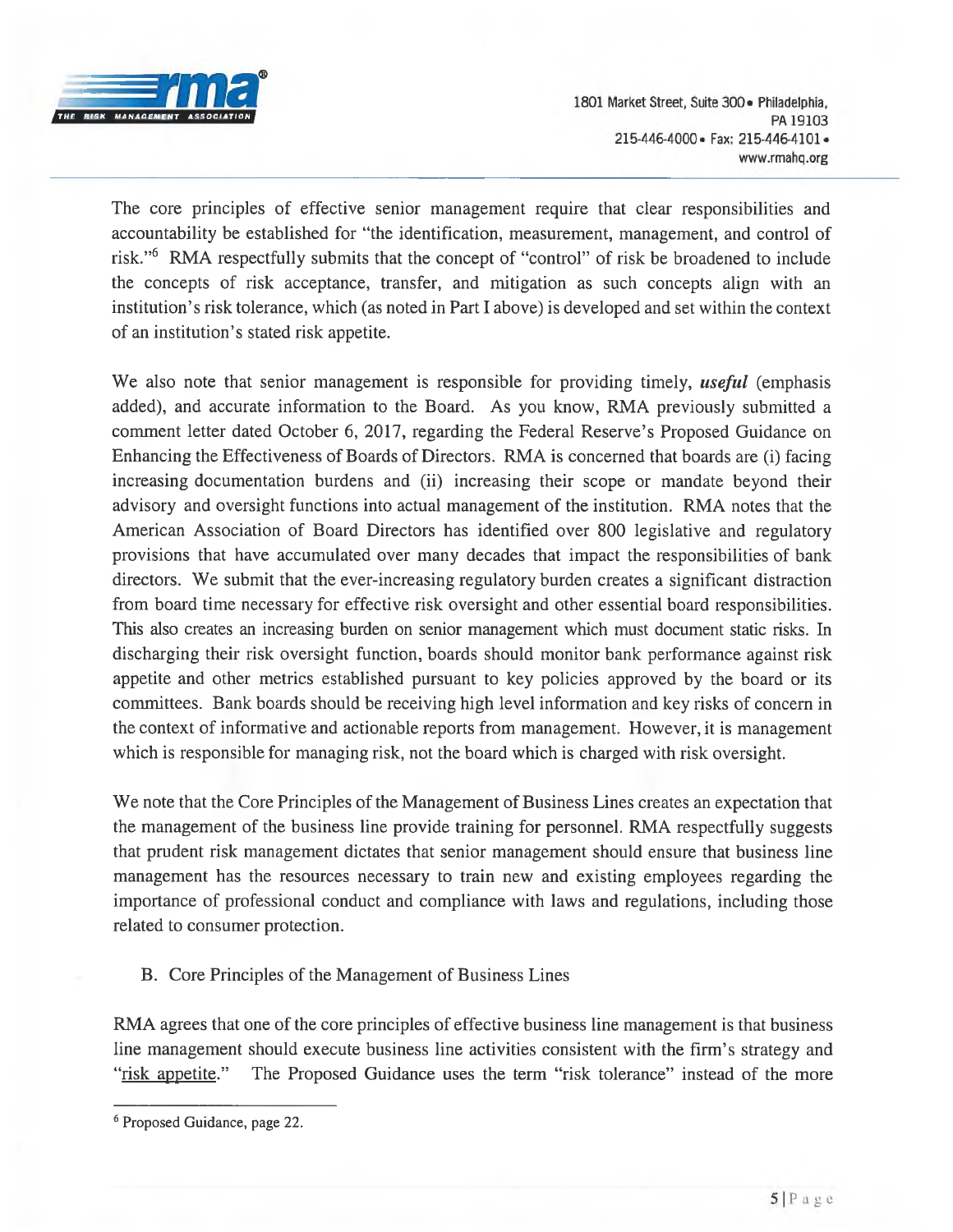

*accurate term "risk appetite" and we respectfully suggest that the Federal Reserve avoid conflating the meanings of the two terms as discussed in Part I above.*

*Institutions are subject to risk drivers, events and consequences or impacts, all of which may be mitigated by the application of controls. Controls may be characterized as preventative in instances where their application reduces the likelihood of an event; or detective, in cases where their application informs about the occurrence of an event; or corrective, in situations where their application reduces the impact or consequence of an event. It is important to note that the control environment should not remain static given the emergence of new and material risks. RMA believes that the line of business should own the risks associated with the business and correspondingly should be responsible for implementing controls commensurate with the institution's risk appetite. While business line management should ensure that its internal control system is effective, as stated in the Proposed Guidance, RMA respectfully suggests that the Proposed Guidance must also recognize that a business line may make the decision to relax or eliminate certain controls as it determines that it has excess capacity with respect to its risk appetite subject to the institution's standard protocols.*

*RMA notes that the final guidance could create confusion in terms of first line and second line responsibilities, require the unnecessary duplication of work across the first and second lines of defense, and cause the unnecessary expenditure of resources. In particular, as presently drafted, the Proposed Guidance would likely result in duplicative and overlapping structures and work being performed by both the first and second lines. By way of example, compare the business line's responsibilities to identify, measure and aggregate risks with IRM's responsibilities to identify, measure and aggregate risks.*

# *C. Core Principles of Independent Risk Management and Controls*

*We note that the Proposed Guidance provides that the CRO should provide input to the Board on incentive compensation plan design and effectiveness. We ask that the Federal Reserve provide clarification regarding whether the input required ofthe CRO regarding incentive plan design and effectiveness is intended to be prospective; i.e., that the incentive compensation will be effective; and/or retrospective; i.e., whether the incentive compensation plan is functioning as intended.*

*The Proposed Guidance is very prescriptive regarding the concept ofrisk limits. A limit is simply a designated threshold or guidepost by which a firm would monitor its risk exposures to ensure* that actual risk does not deviate materially therefrom. In the event that a risk limit is breached, an *institution would generally initiate remedial action. The Proposed Guidance is extremely*